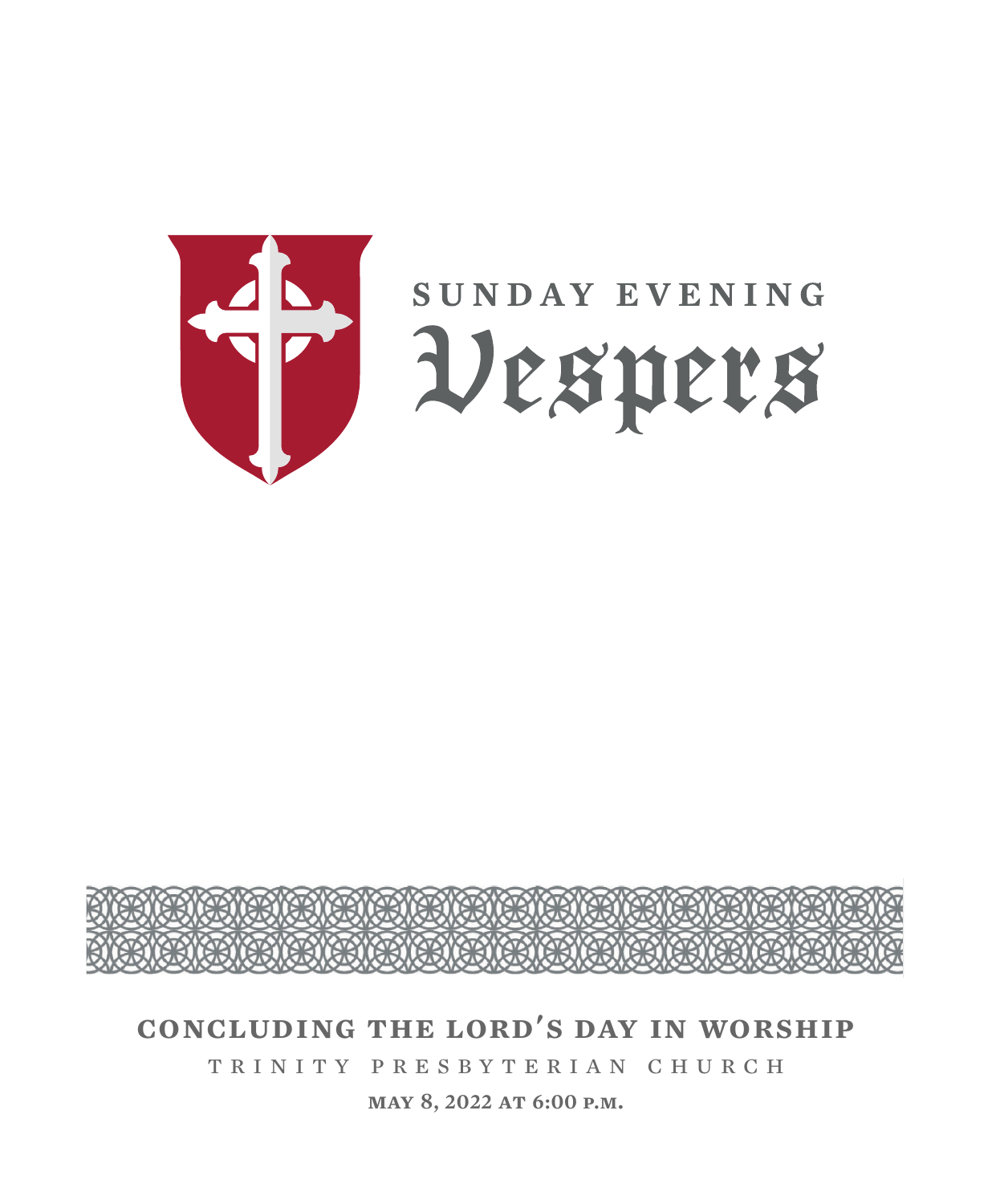# Lord's Map Vespers

**EVENING WORSHIP AT 6:00 P.M.** 

**evening vesper Meditation**

*Almighty God, we give You thanks for surrounding us, as daylight fades, with the brightness of vesper light; and we implore You in Your great mercy that, as You enfold us with the radiance of Your light, so You would shine into our hearts the brightness of Your Holy Spirit; through Jesus Christ our Lord dispel the darkness of our hearts, that by Your brightness we may know You to be the true God and Eternal Light, living and reigning forever and ever. Amen.*

#### Prelude

#### Call to Worship and Invocation Hebrews 12:28-29; 13:8 & 15

Therefore let us be grateful for receiving a kingdom that cannot be shaken, and thus let us offer to God acceptable worship, with reverence and awe, for Jesus Christ is the same yesterday and today and forever. Through Him then let us continually offer up a sacrifice of praise to God, that is, the fruit of lips that acknowledge His Name.

Hymn *10,000 Reasons (see page 3)* Responsive Reading Psalm 108:1-6 Minister: My heart is steadfast, O God! I will sing and make melody with all my being! **People: Awake, O harp and lyre! I will awake the dawn!** Minister: I will give thanks to You, O LORD, among the peoples; I will sing praises to You among the nations. **People: For Your steadfast love is great above the heavens; Your faithfulness reaches to the clouds.** Minister: Be exalted, O God, above the heavens! Let Your glory be over all the earth! **People: That Your beloved ones may be delivered, give salvation by Your right hand** 

Evening Prayer

 **and answer me!**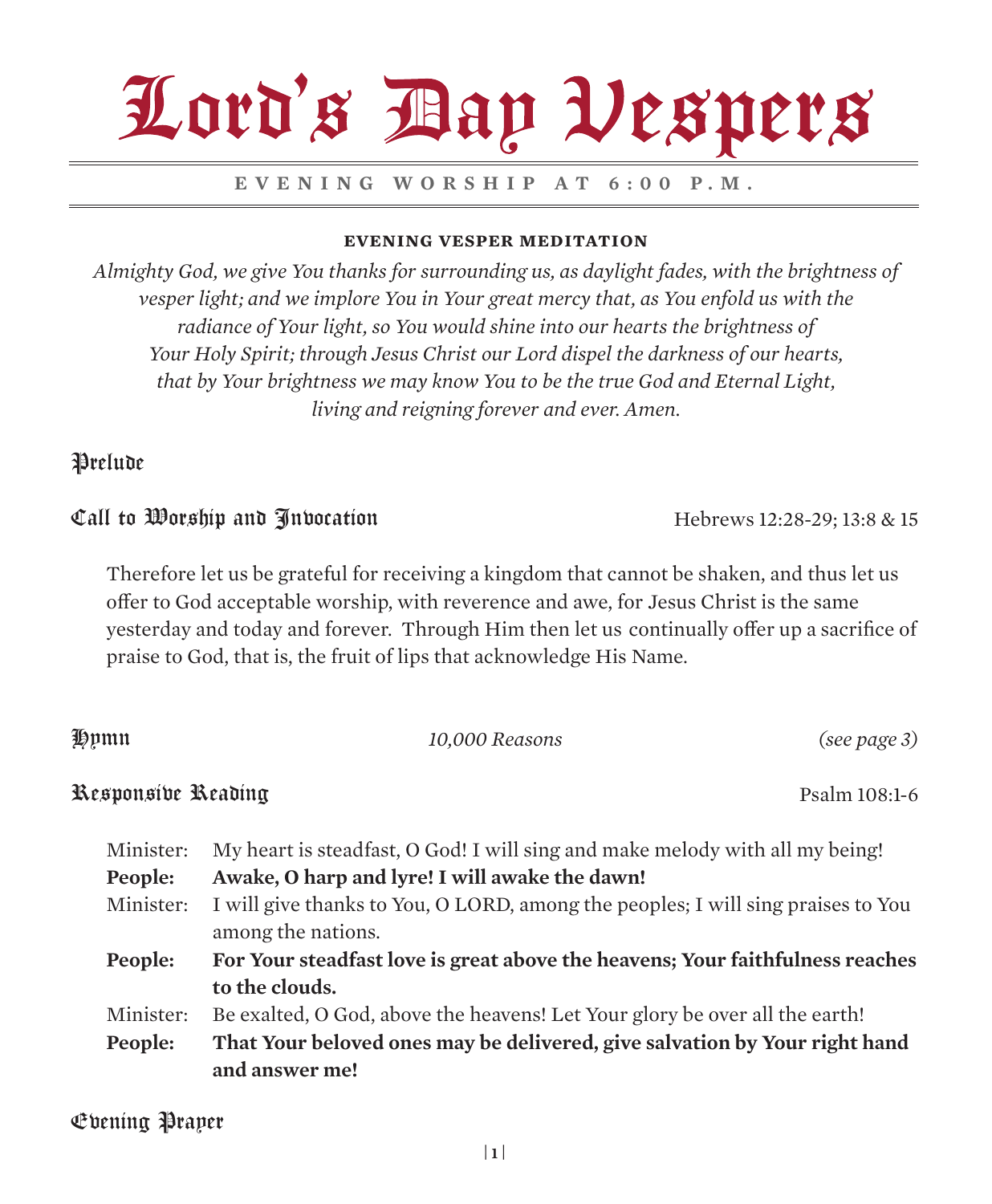## Responsive Prayer

| Minister:                                                                    | O Lord, the Father of Light, with Whom there is no variable or shadow of  |  |  |
|------------------------------------------------------------------------------|---------------------------------------------------------------------------|--|--|
|                                                                              | turning;                                                                  |  |  |
| People:                                                                      | Look in mercy upon us, Your sinful and wayward children;                  |  |  |
| Minister:                                                                    | Direct the eyes of our faith unto You;                                    |  |  |
| People:                                                                      | That we may receive a heavenly illumination through Your Word and Spirit; |  |  |
| Minister:                                                                    | And walk securely amid the shadows of this mortal life.                   |  |  |
| Pardon our sins, and give us such a vision of the truth of Jesus;<br>People: |                                                                           |  |  |
| Minister:                                                                    | That darkness may be driven from our hearts;                              |  |  |
| People:                                                                      | And we may render unto You songs of praise; through Christ our Lord.      |  |  |
|                                                                              | Amen.                                                                     |  |  |
|                                                                              |                                                                           |  |  |
|                                                                              |                                                                           |  |  |

| Hpmn Medlep | I Will Wait for You               | (see page 4) |
|-------------|-----------------------------------|--------------|
|             | 'Tis So Sweet to Trust in Jesus   | (see page 5) |
|             | Christ Our Hope in Life and Death | (see page 6) |

| Scripture Reading                                                                                                                                                                                                           | Hebrews 13:7-16                                             | (see insert)        |
|-----------------------------------------------------------------------------------------------------------------------------------------------------------------------------------------------------------------------------|-------------------------------------------------------------|---------------------|
| Homilp                                                                                                                                                                                                                      | <b>INSTRUCTIONS FOR THE CONGREGATION</b><br>Hebrews 13:7-16 | Mr. Howell          |
|                                                                                                                                                                                                                             | A sermon outline can be found on the insert.                |                     |
| Closing Praper                                                                                                                                                                                                              |                                                             |                     |
| Closing Hymn                                                                                                                                                                                                                | Jesus Paid it All                                           | (see page 7)        |
| Benediction                                                                                                                                                                                                                 |                                                             |                     |
| Congregational Response                                                                                                                                                                                                     |                                                             | Revelation 22:20-21 |
| He Who testifies to these things says, "Surely I am coming soon."<br>He Who testifies to these things says, "Surely I am coming soon."<br>"Surely I am coming soon."<br>Amen. Come Lord Jesus. Amen. Come Lord Jesus, come. |                                                             |                     |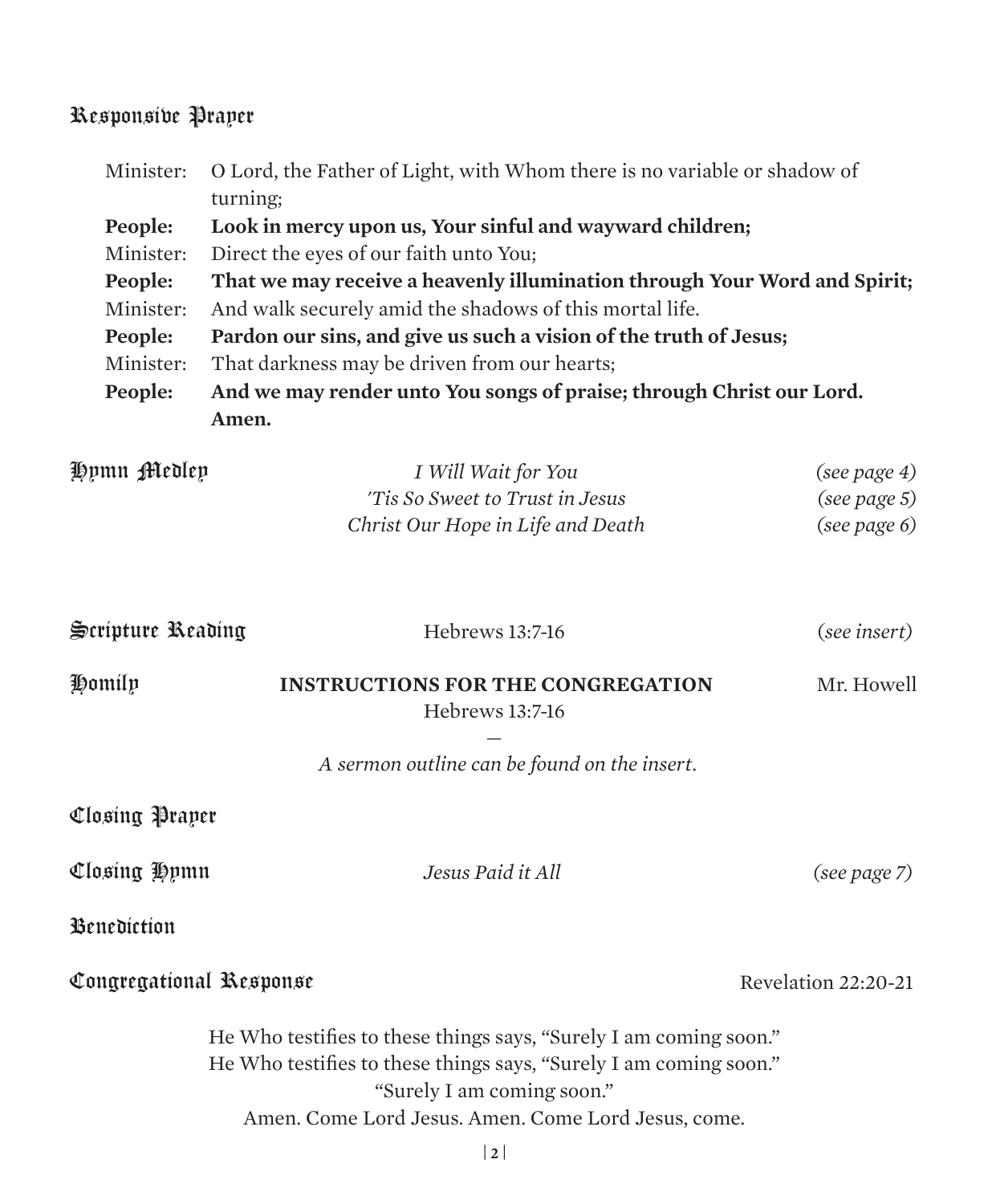#### 10,000 Reasons

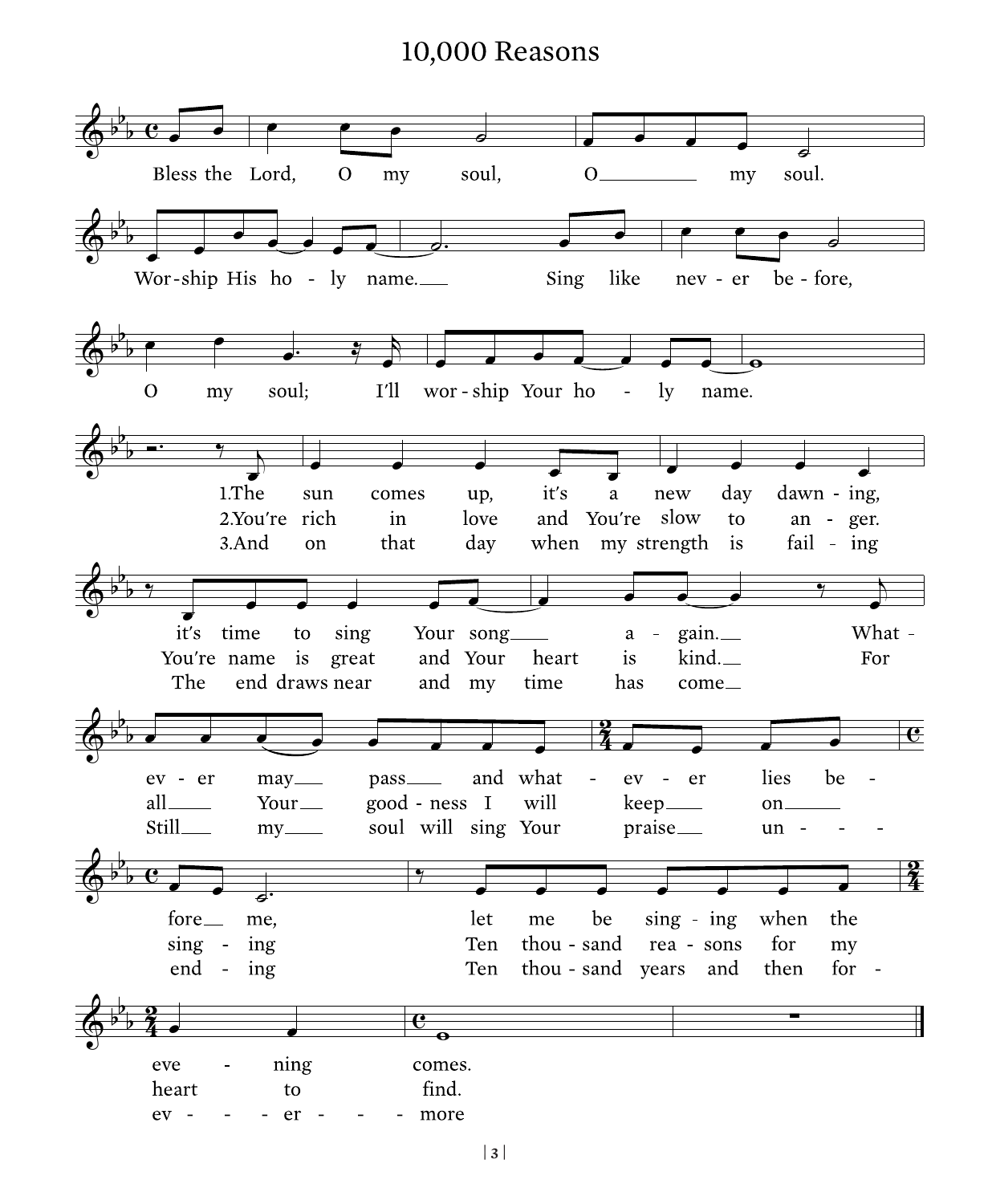## I Will Wait For You (Psalm 130)

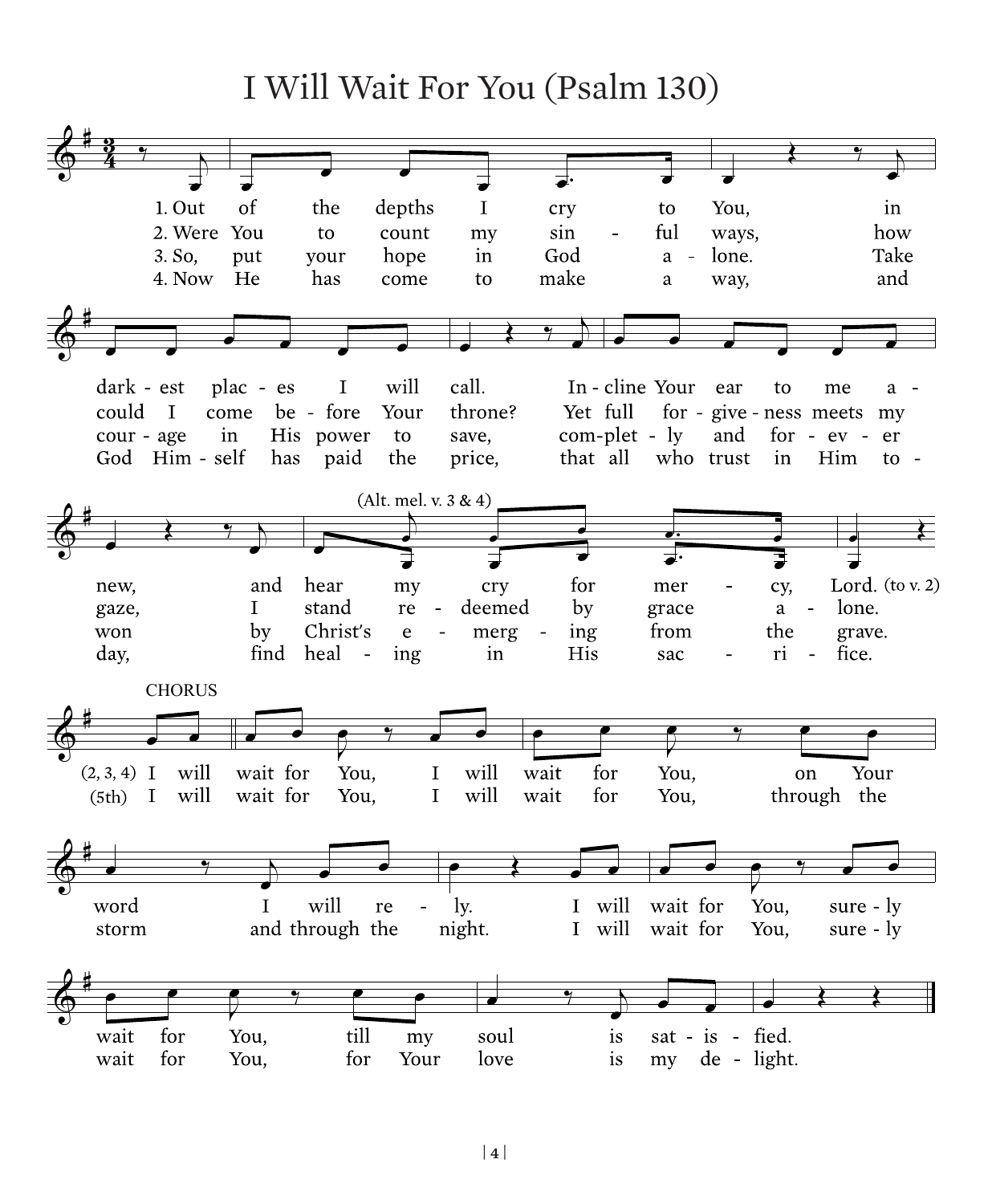## Tis So Sweet to Trust in Jesus

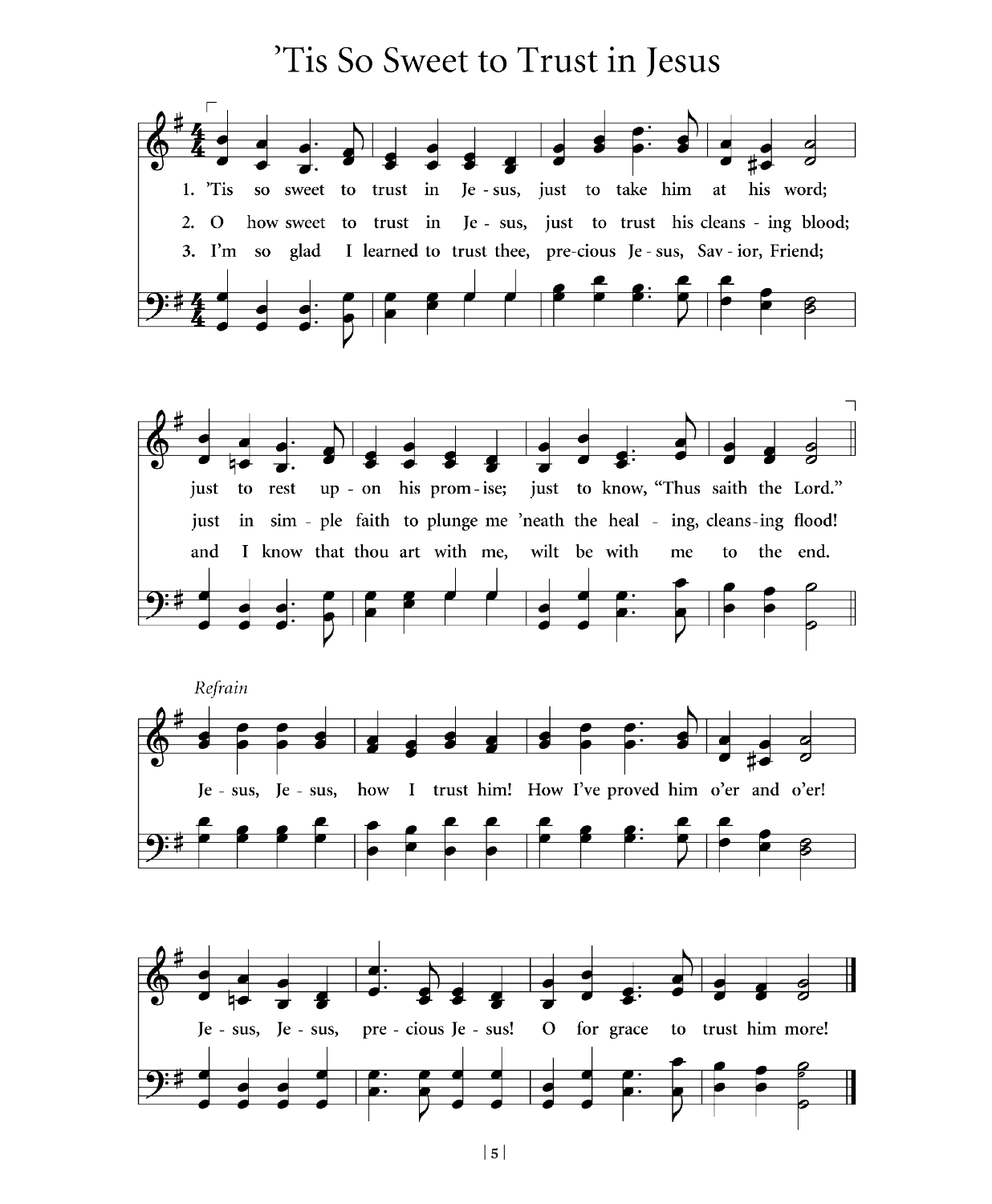